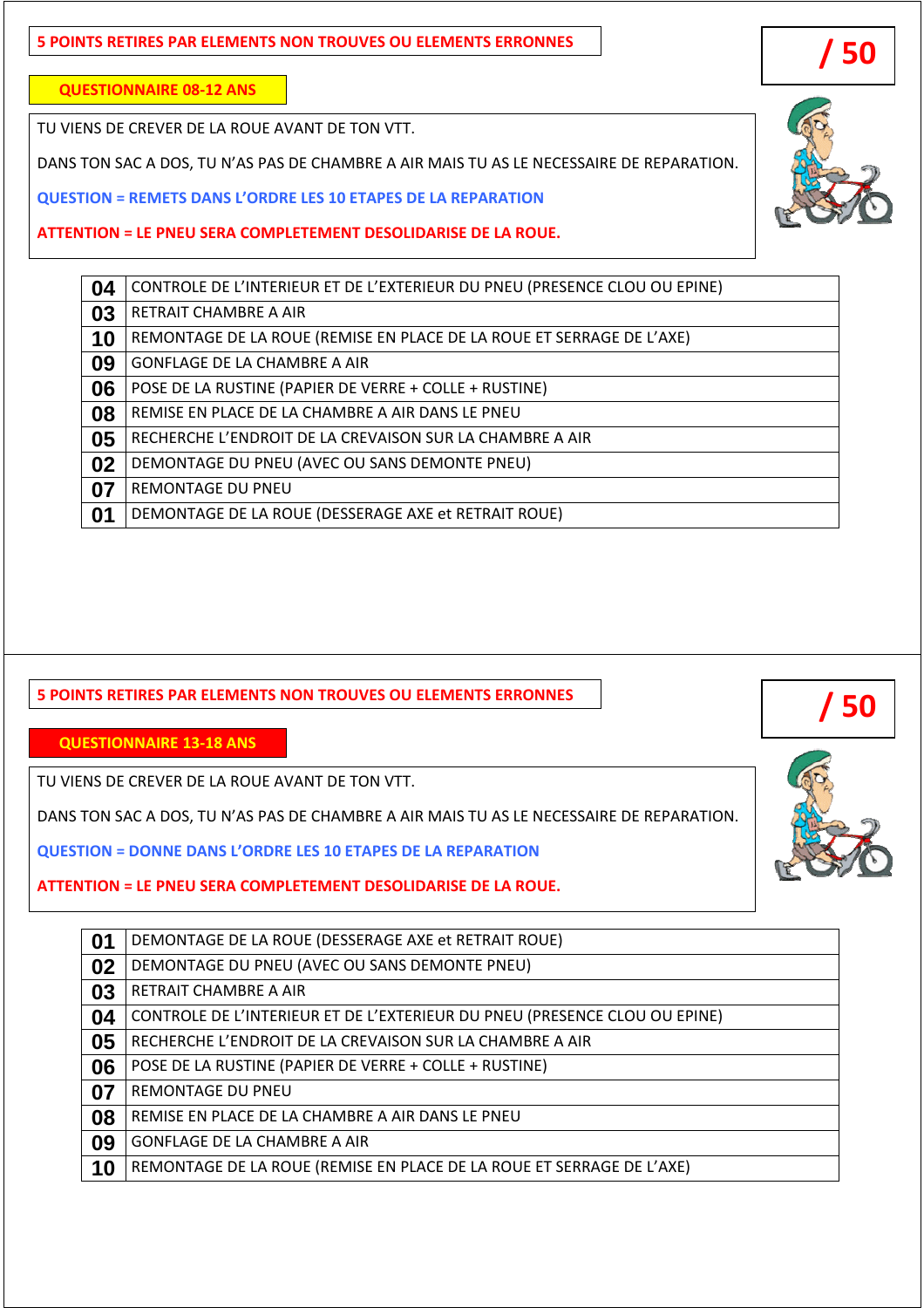| <b>AIO</b> | <b>NOM</b> | --- | ıanature<br>: uu |
|------------|------------|-----|------------------|
|            |            |     | participant      |

**QUESTIONNAIRE 08-12 ANS**

TU VIENS DE CREVER DE LA ROUE AVANT DE TON VTT.

DANS TON SAC A DOS, TU N'AS PAS DE CHAMBRE A AIR MAIS TU AS LE NECESSAIRE DE REPARATION.

**QUESTION = REMETS DANS L'ORDRE LES 10 ETAPES DE LA REPARATION** 

**ATTENTION = LE PNEU SERA COMPLETEMENT DESOLIDARISE DE LA ROUE.** 

| CONTROLE DE L'INTERIEUR ET DE L'EXTERIEUR DU PNEU (PRESENCE CLOU OU EPINE) |
|----------------------------------------------------------------------------|
| <b>RETRAIT CHAMBRE A AIR</b>                                               |
| REMONTAGE DE LA ROUE (REMISE EN PLACE DE LA ROUE ET SERRAGE DE L'AXE)      |
| <b>GONFLAGE DE LA CHAMBRE A AIR</b>                                        |
| POSE DE LA RUSTINE (PAPIER DE VERRE + COLLE + RUSTINE)                     |
| REMISE EN PLACE DE LA CHAMBRE A AIR DANS LE PNEU                           |
| RECHERCHE L'ENDROIT DE LA CREVAISON SUR LA CHAMBRE A AIR                   |
| DEMONTAGE DU PNEU (AVEC OU SANS DEMONTE PNEU)                              |
| <b>REMONTAGE DU PNEU</b>                                                   |
| DEMONTAGE DE LA ROUE (DESSERAGE AXE et RETRAIT ROUE)                       |
|                                                                            |



**50**